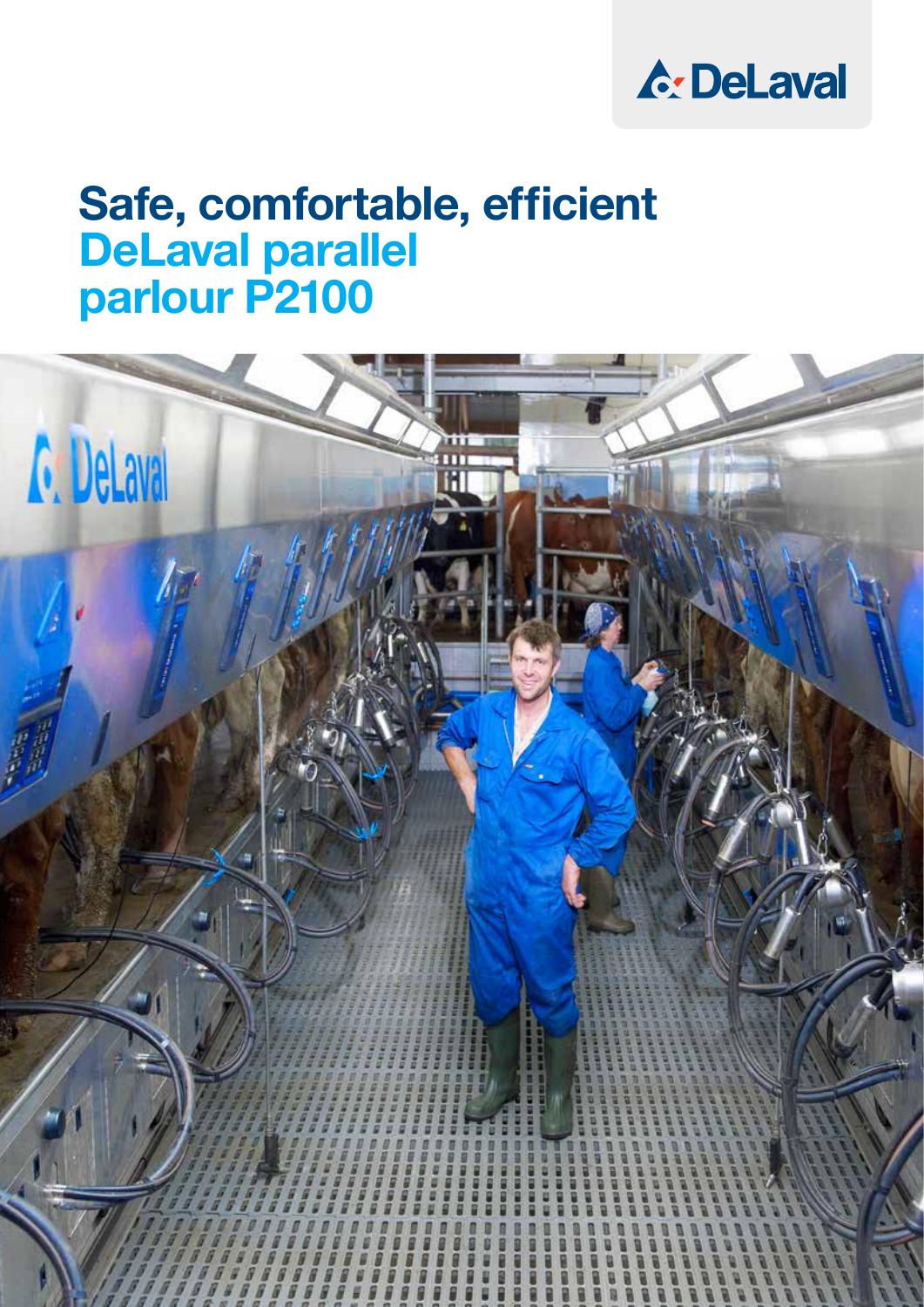# Safety and comfort in your milking parlour



When you spend hours every day milking cows, you need a parlour designed to minimize fatigue and provide operator comfort and safety – and then you gain greater efficiency and productivity. DeLaval P2100 is a very efficient milking system, safe and comfortable.

#### High throughput

Expertly planned for short walking distances and very good cow positioning, DeLaval parallel parlour P2100 enables high throughput with fast milking processes and quick changes from one group to the next. It provides exactly what you need for an efficient and profitable milking system.

#### Cost-efficient design

The very functional DeLaval P2100 is designed for professional milking for up to 12 hours per day, in a modern working environment with comfortable cows. The compact design helps to keep building costs under control. It offers a cost-efficient investment, a durable high performance parlour.

#### Premium choice

If you want to go beyond the basics you can choose to install the optional fitted cabinets with integrated automation, designed for the top of the line DeLaval P2100 parlour. This has well lit smooth surfaces that flow from upper cabinets to curb cabinets, from light cabinets to pit edges. Vital working parts are safely concealed underneath the gleaming cabinets, which enables speedy cleaning saving time, labour, and costs.

#### Real milker and cow comfort

This parlour is designed for comfort for both milkers and cows. Safety features include a gutter for kick protection, butt pan, and sensible pit edge design. Cows have easy entry to the milking place and a comfortable, natural position during milking. Air controlled indexing systems smoothly control milking parlour entry and exit.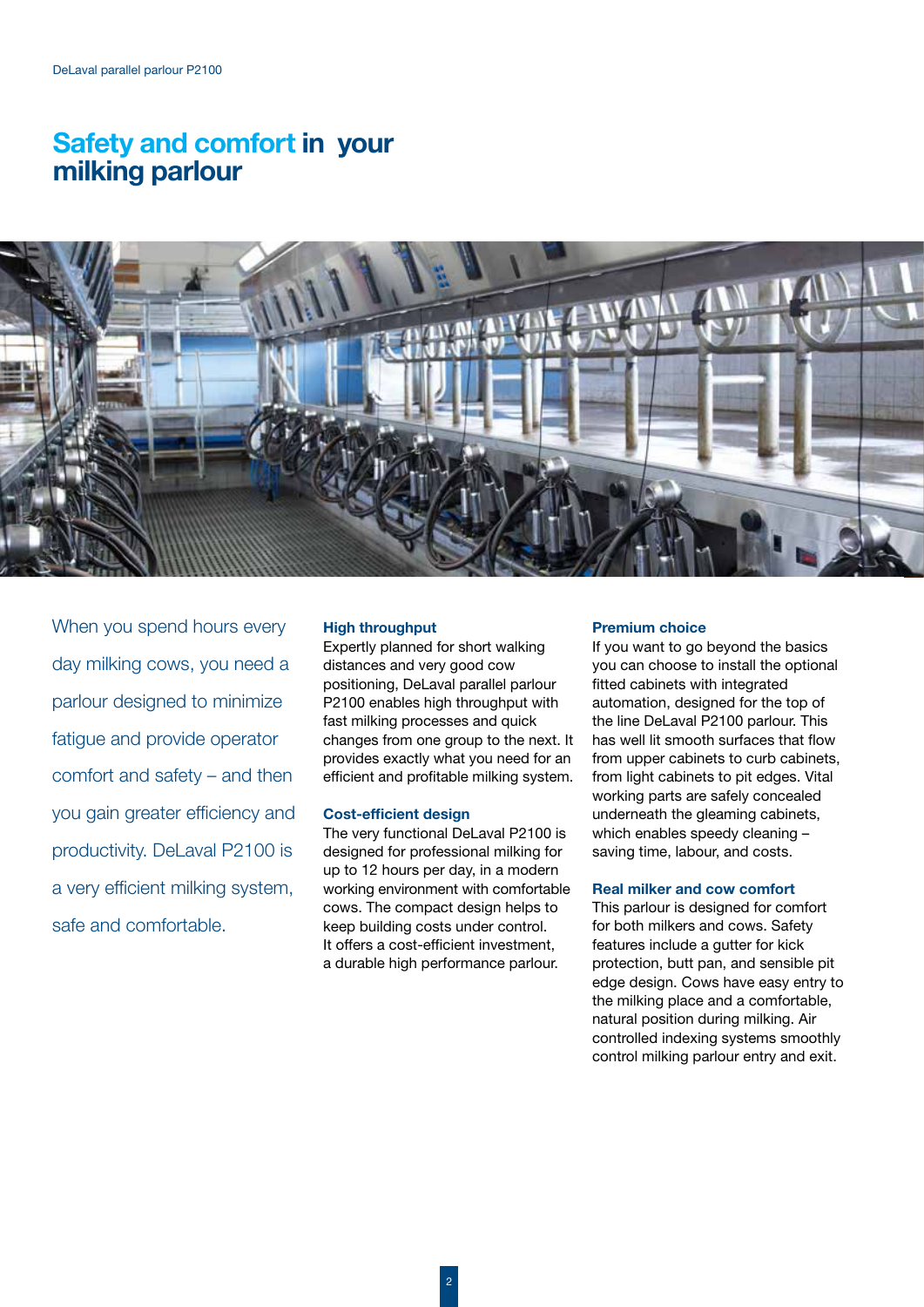# DeLaval P2100 – always high cow comfort Easy reach for milker comfort



# Automation options

You can select from a range of automation solutions to suit your milking needs and your budget; and other options include a carrier rail, an adjustable floor and udder spotlights.

# Robust design

The durable, robust framework is designed for a long life, and the air controlled parlour system is reliable and easy to service. Bolted construction provides a secure stall, and extra thick metal is used for rump rails and pit edge. Stainless steel is standard for the butt pan and gutter, and is an option for other basic components like the pit edge. The optional upper, curb and light cabinets are made in stainless steel.

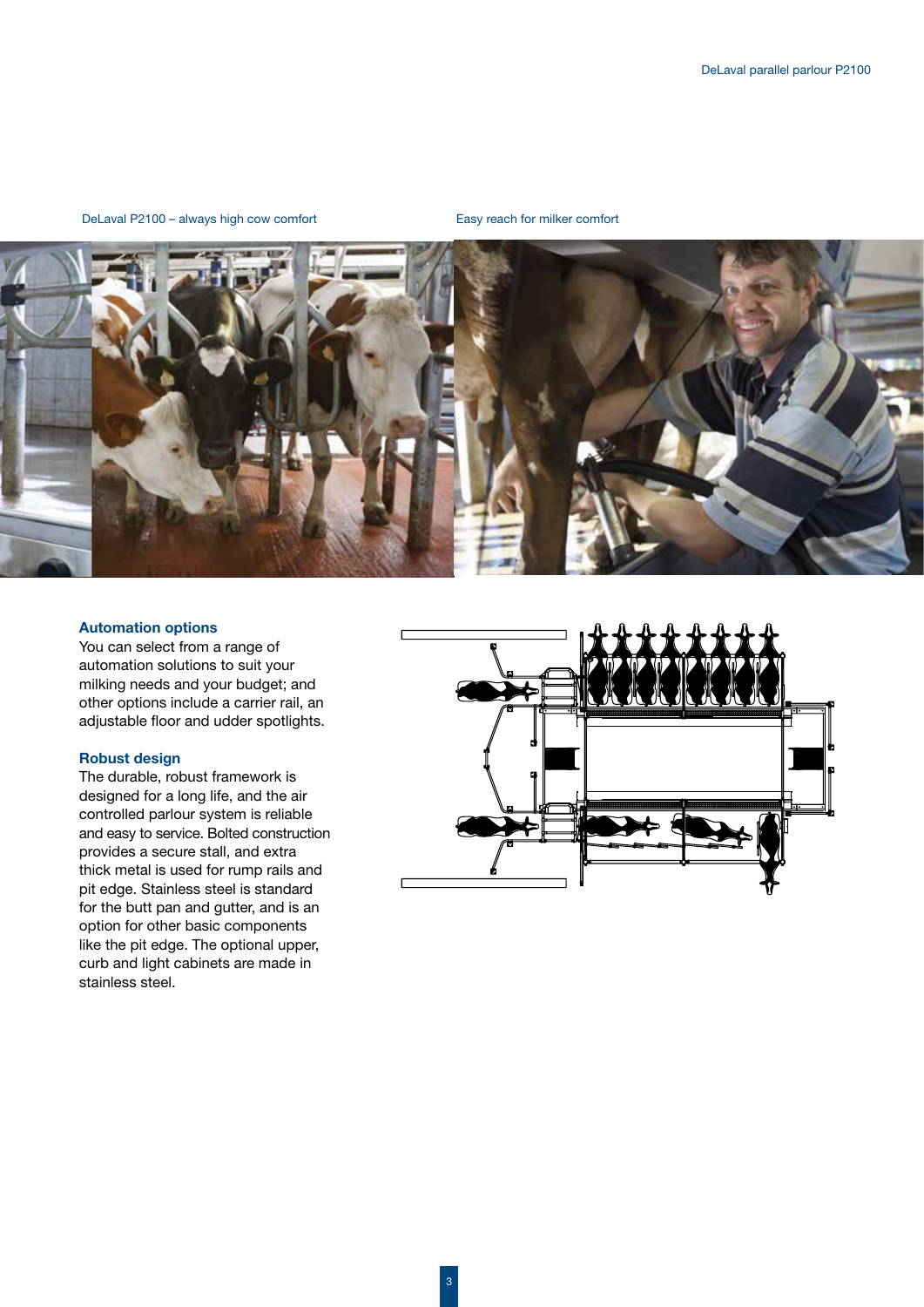# Real cow comfort

Sliding entrance gate and wide entrance lane **Plenty of space to turn at the sequence gate** 



We care for your cows, so DeLaval P2100 is designed for cow comfort and fast milking. Cows enter their milking place in a natural position, stand comfortably during milking, and can exit easily.

#### Easy parlour access

When the sliding entrance gate is opened cows move forward, straight in. This low maintenance gate takes very little space, and when it closes it pushes the last cow gently into position.

# Wide entrance lane

Cows are comfortable in the good entry space and wide walking lane. The well designed front exit creates generous space from the rump rail to the sequence gates. This makes it easy for cows to turn into their milking place.

#### Cow friendly air controlled parlour

The efficient indexing system moves and positions cows well, without too much pressure.

Indexing pushes the cows gently towards the milker pit after they have entered their milking point. The milking position is close to the milker, so it is easy for the milker to reach the udder. When a group has been milked the cows are released via air controlled front exits.

You can set air pressure levels to:

- medium pressure for the entrance gate, to move cows in without squeezing them;
- low pressure for indexing, keeping it gentle and slow;
- higher pressure for quick release through the front exit.

#### Easy to enter milking place

Each cow enters the milking place in a natural position, with head high or low. The cow does not have to lift her head above a bar or into a frame. This means fast loading – and higher throughput.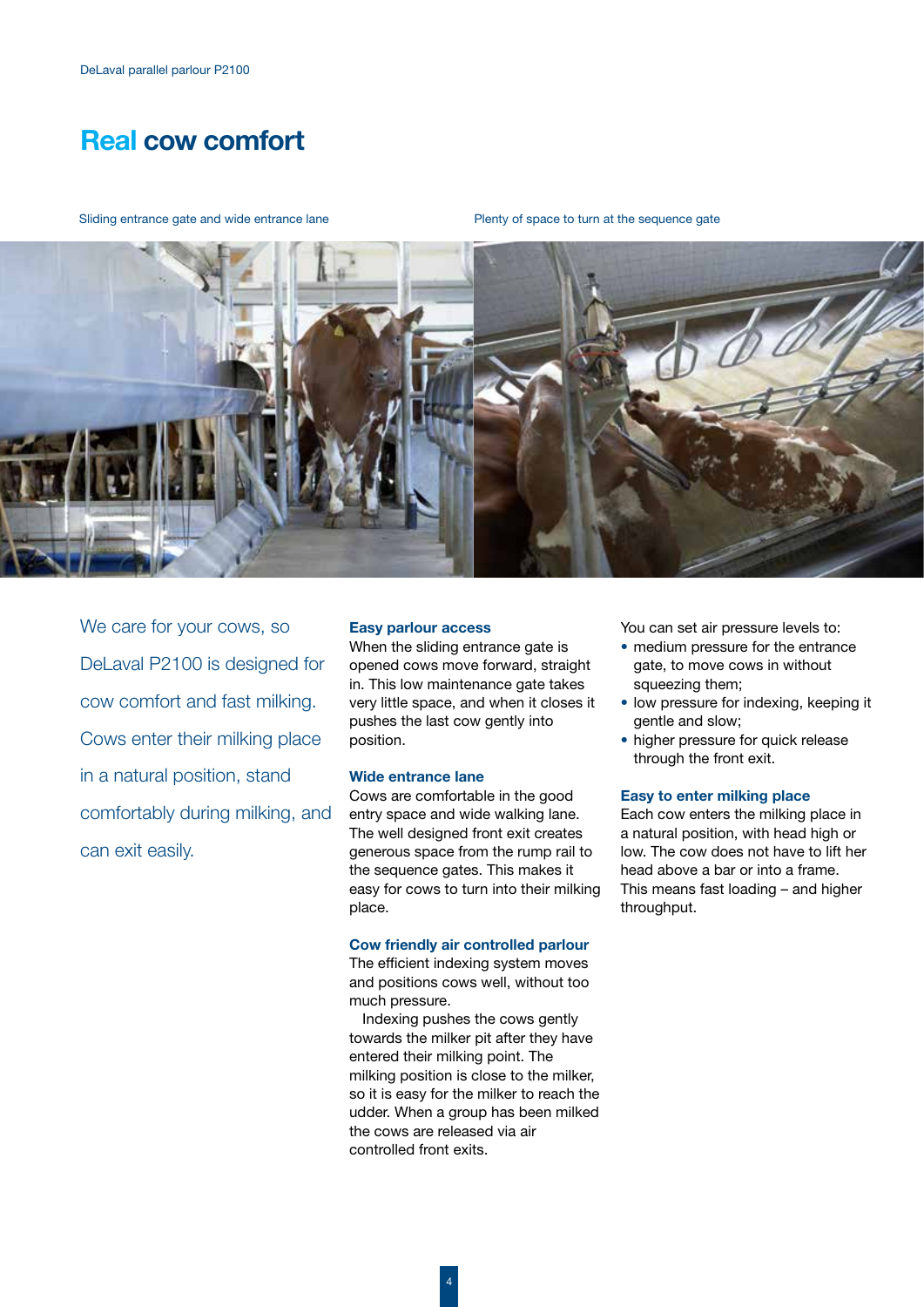Natural position during milking Fast release of the entire batch



# Cow comfort during milking

Cows have a comfortable, natural position during milking. Each cow can move their head up and down with no restrictions. They are so relaxed in this natural position that you can often see cows ruminating while being milked in DeLaval P2100.

#### Fast batch exit

The natural position continues through the exit. There is no need for any cow to lift their head above a barrier while exiting. This makes for fast exiting and high throughput.

# Adjustable neck rail

The neck rail position is adjustable. for comfortable cow fit. You can adapt the space between the rail and the pit edge to the average length of the cows in your herd.

# Protective butt pan

The straight wide gutter, always with the tail guard, works well: cows stand close to the milker but the well positioned butt pan helps keep the parlour and the milker clean. The gutter and pit edge also prevent cows kicking milkers or stepping into the pit.



Entrance gate pushes last cow gently into milking position



Butt pan adapted to the natural shape of the cow



Duplex cylinder for front exit and Indexing Adjustable neck rail position

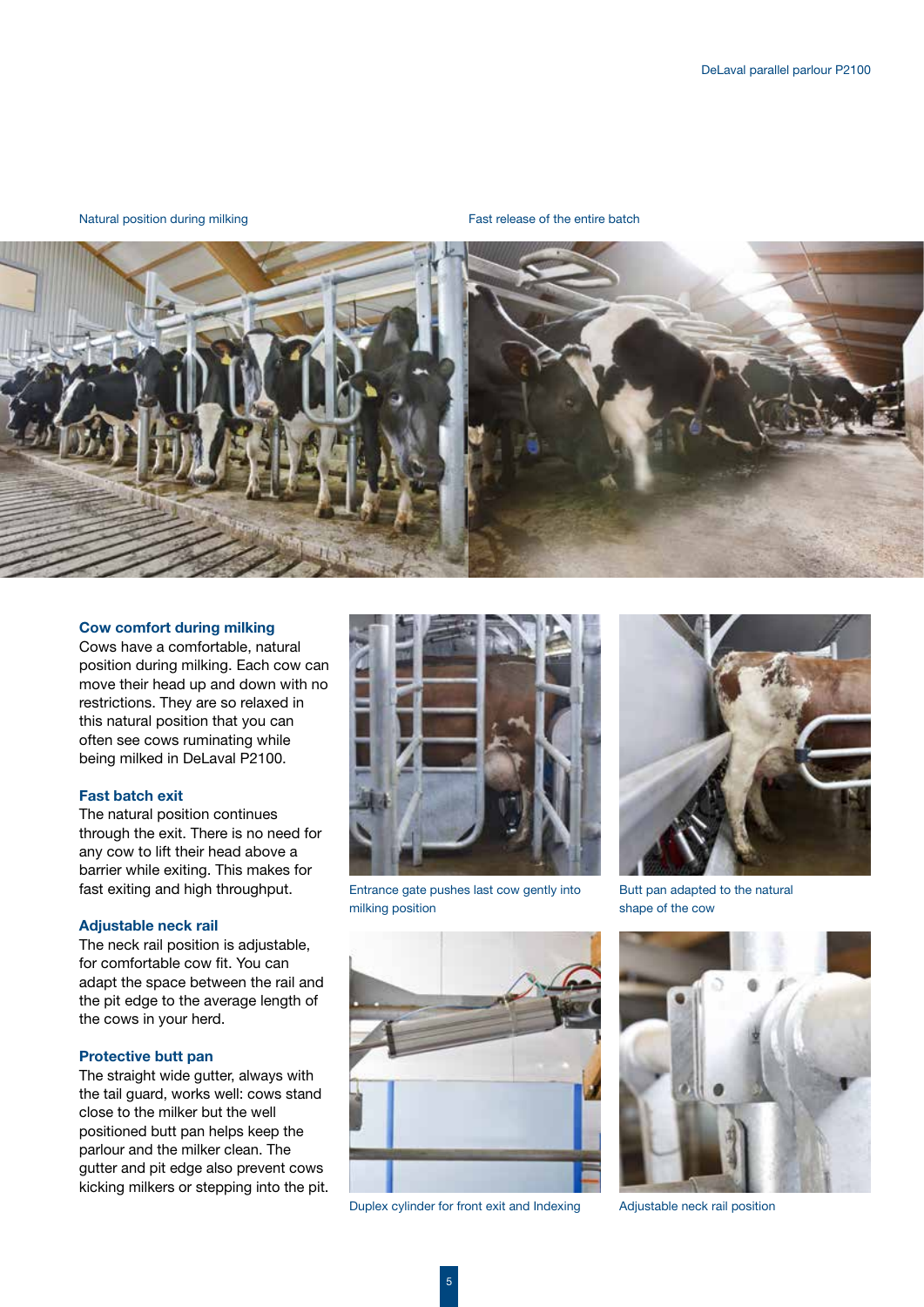# Options for real milker comfort

Comfort Start for fast cluster attachment Foldable cluster cleaner at the correct height



Your comfort and safety is very important, so DeLaval P2100 is a superb choice for safe efficient milking. It is designed to protect the milker from manure and being kicked, while giving easy access to the udder and milking units.

#### A fast start

You can speed up cluster attachment with DeLaval ComfortStart – just lift the cluster and attach it: no need to push any buttons. DeLaval ComfortStart provides for a fast start, comfortable and easy cluster attachment, and smooth retraction after the cow is milked out. It works with any type of vacuum controlled take off.

#### Streamlined upper cabinets

Automation options such as DeLaval milking point MPC580 or MPC680 can be integrated into gleaming stainless steel cabinets. Individual combinations of MPC580 and 680 are possible.

The milking points have standard vacuum take offs. Other options which may be integrated in the upper cabinet include balanced and sliding hose support.

# Good cluster alignment

Counter balance or sliding hose supports facilitate good positioning of the milking unit, an important factor for complete milk extraction.

Counter balance hose supports mean that the milk hoses are held in the right position to support correct cluster alignment.

Sliding hose supports can be fitted underneath the butt pan. They can slide along easily from one cow to another.

#### Curb cabinet

This stainless steel cabinet protects equipment below the cows, such as sensors, milk meters and cluster cleaners. It holds the cluster cleaner at the correct height for the milker.

Flexible installation means that the curb cabinet can always be added to the stainless steel P2100 pit edge. Milk hoses and pulse tubes will come from underneath the pit edge for most automation combinations.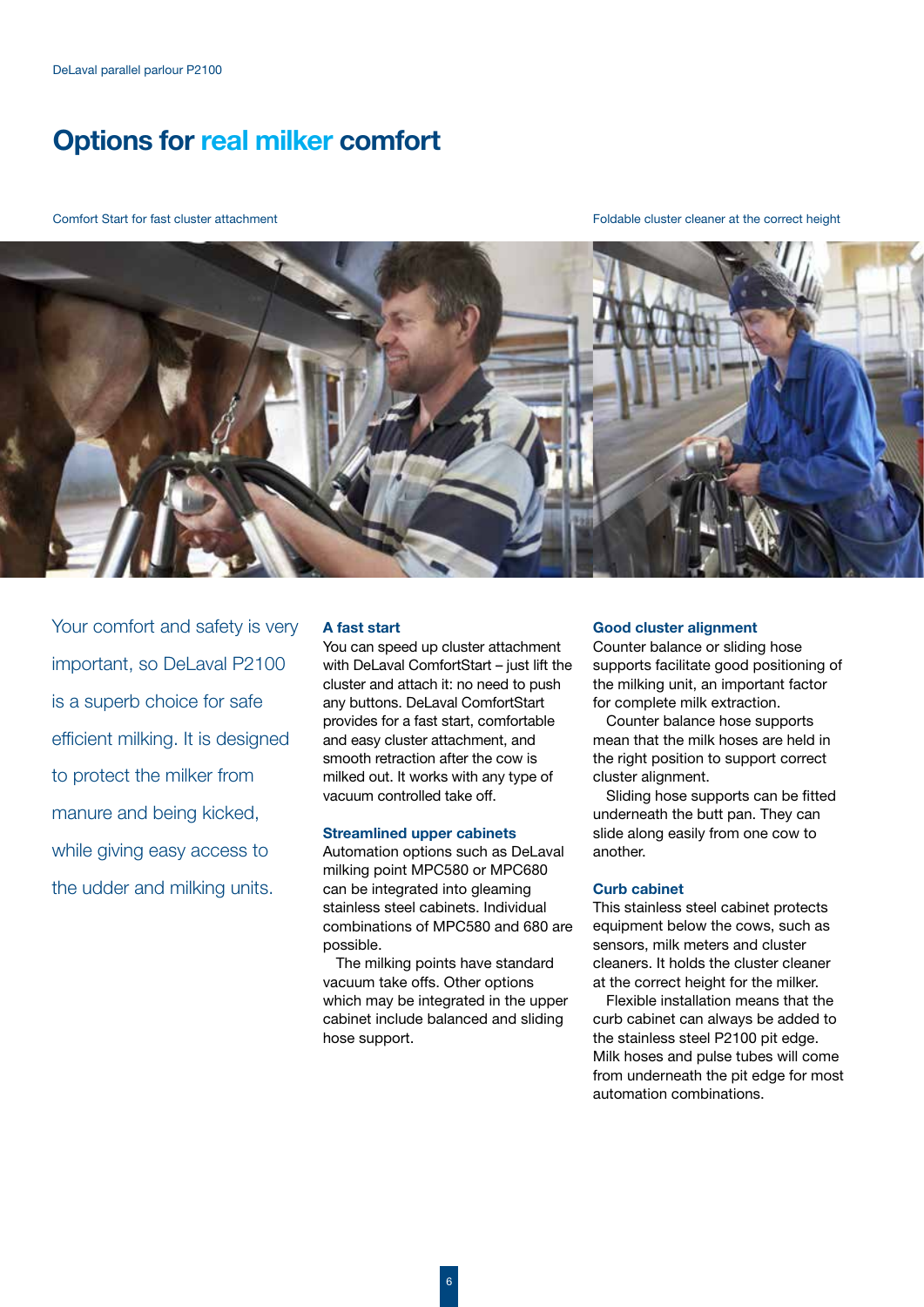DeLaval P2100 with stand-alone milking units Milking points attached neatly to the stalling points attached neatly to the stalling



# Clear view

When milk and pulse tubes come from below the pit edge the milker has very clear sight lines and a good overview of the work place. Pulse tubes are no longer in the way of the milker. Nothing gets in the way while the milker prepares the cows for milking.

### Well lit work space

Light cabinets integrate indirect lighting at the work face. Compact stainless steel cabinets hold standard fluorescent light fittings. Light shines from one side of the parlour to the other to brighten up milking sessions.

LED udder spotlights shine light directly on the working area. The lights are placed between butt pan and upper cabinet, and slightly tilted to light up the udder area.



Udder lights highlight the action area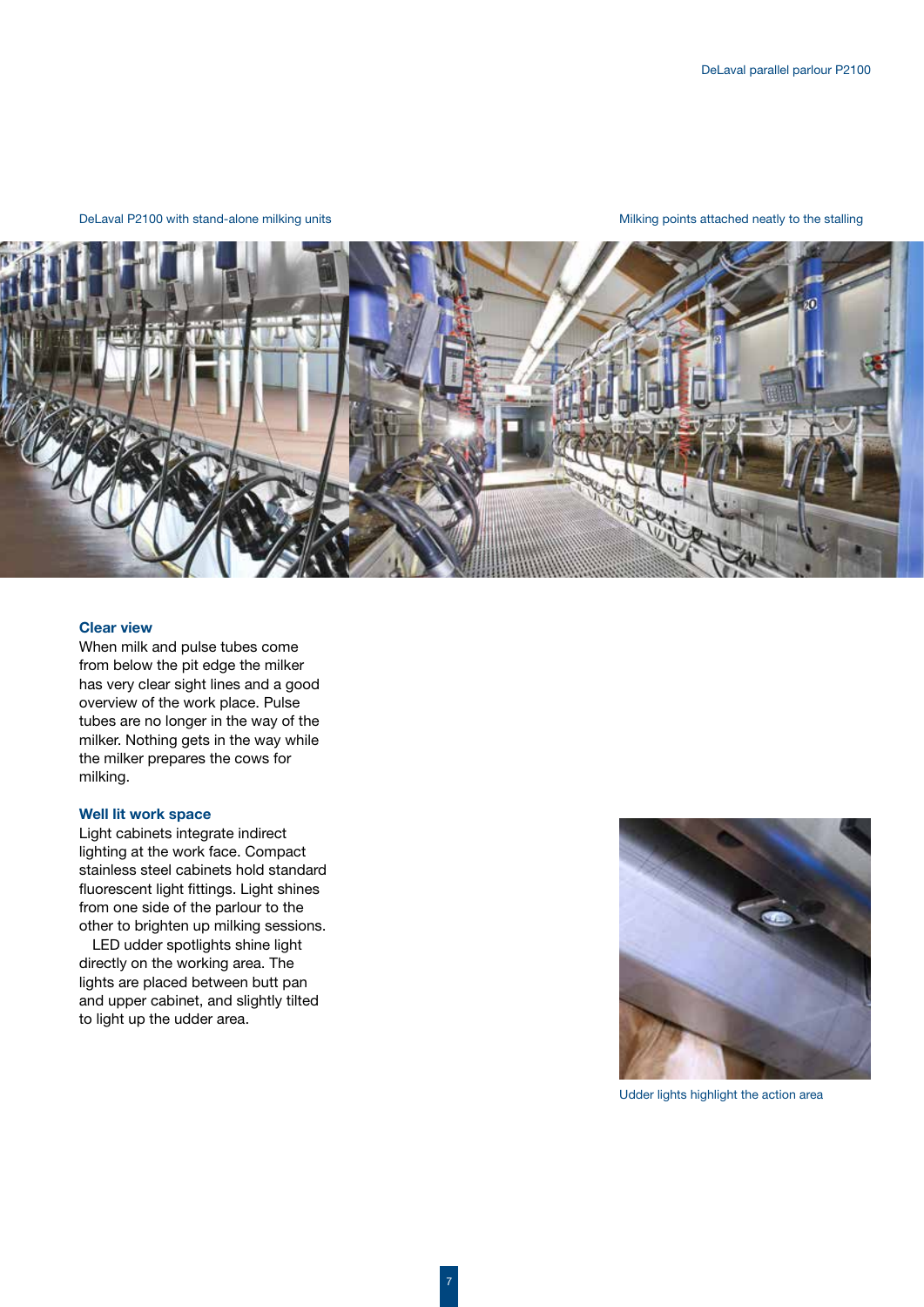# Automation options



# The practical DeLaval MPC150

Cluster retraction is easy with DeLaval MPC150. It has one push button plus LED with different signal colours for different applications. DeLaval MPC150 is protected in durable, corrosion resistant casing for a hard working life. It looks simple but its many functions include pre-milking stimulation options and individual pulsation control. It allows Duovac™, ComfortStart, remote cleaning/milking operation, claw drop and individual cleaning preparation

# ALPRO™ milking units – the link to your herd management

DeLaval milking point controller MPC580 offers efficient, fast milking operation as a stand-alone ACR. It monitors milk yield and indicates abnormal air entry into the cluster when combined with DeLaval FI5. DeLaval MPC680 offers all the functionality of DeLaval MPC580, controlling the milking point for smooth milking and recording milk yield, and much more.

#### DeLaval MPC580

When connected to ALPRO<sup>™</sup> and DeLaval MM27BC, it does far more than it does as a stand-alone MPC. It:

- detects traces of blood and abnormal milk-out
- provides ICAR approved vield measurement and milk conductivity level
- records data in the herd management software
- shows clearly: Don't milk / Dump milk / Block / Slip
- enables sorting of a cow from any milking point.

# DeLaval MPC680

The premium milker interface with ALPRO™. It:

- gives you full remote control of all MPC580 milking points
- helps you to maximize production with a consistent, efficient milking routine
- delivers more information and clearer alerts, e.g. feed alarm and ration or cow treatments
- enables many inputs.

These MPC units are the link to all sensors and milk meters; and they have individual, per place, controlled pulsation and flow-controlled stimulation as standard.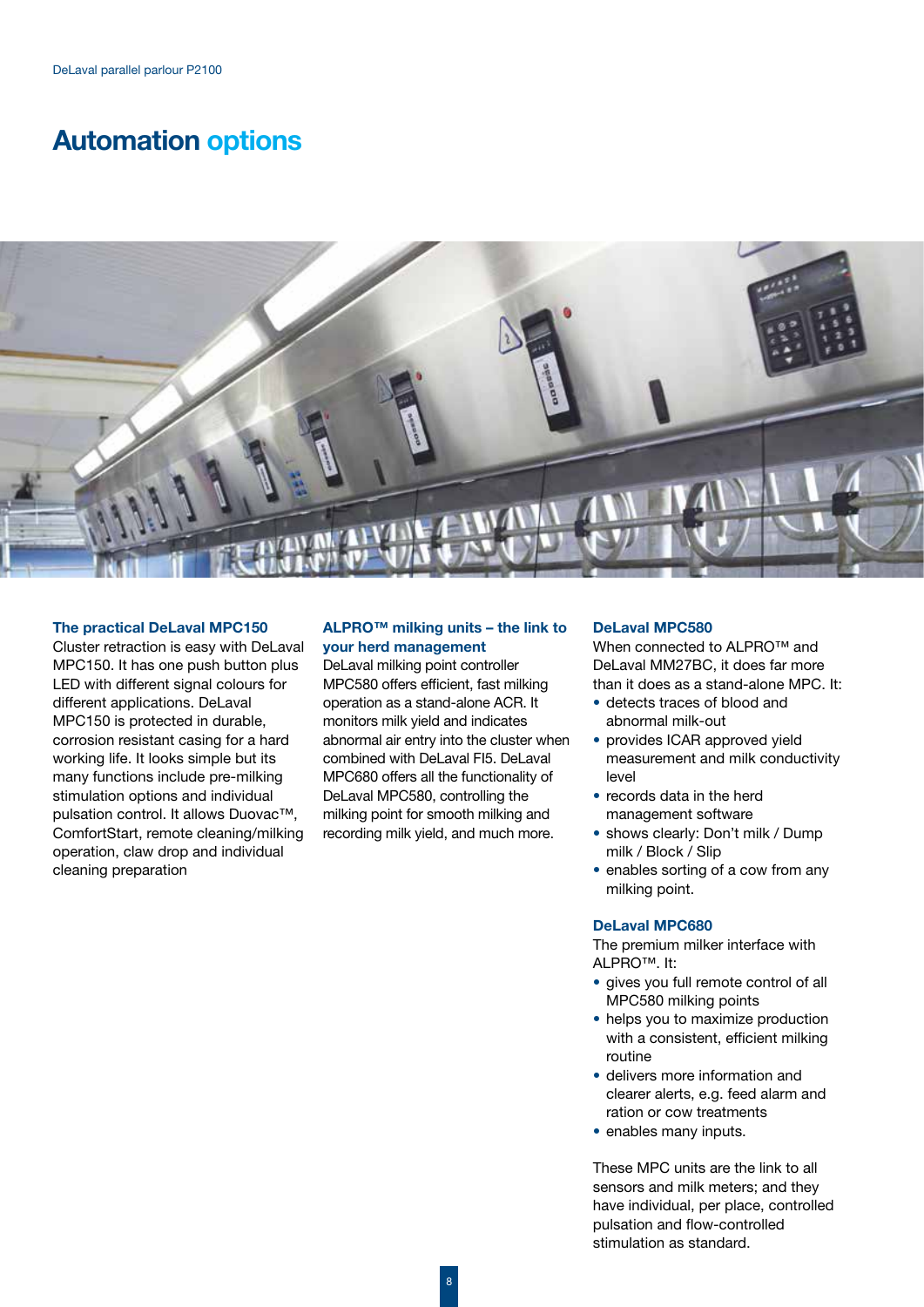

DeLaval MM27BC – the actual milk yield is always visible.

DeLaval MM27BC – high accuracy with near infrared measuring principle



# ALPRO™ milking units – with full cabinet integration

Horizontal stainless steel cabinets protect all the integrated components in a constant clean environment. Service access is easy. Just touch a fingertip on a smart latch to open and close the cabinets.

### Milk flow sensors

Choose compact DeLaval flow sensor HFC with no internal moving parts, or the well proven DeLaval flow indicator FI2 with float switch.

# Milk yield indicators

DeLaval yield indicator FI5 provides a digital display of milk yield. It gives a good constant indication of yield and actual milk flow with an alternating display which switches from one value to the other. It has no moving parts. It can be installed in a curb cabinet with cut out for display.

#### DeLaval MM27BC

This highly accurate ICAR approved milk meter also monitors blood traces in the milk, conductivity, kick-off and air entry in the liners. It offers fast milk yield monitoring and better control of cow health. Combine MM27BC with ALPRO™ and profit from better information for efficient herd management.

# DeLaval multireader – walk-by identification system

Highly accurate cow identification is provided by DeLaval multireader. Using this multireader identification system gives more flexibility for planning entrance widths. Alternatively the proven blue portal ID can be used.



DeLaval HFC flow sensor has no moving parts inside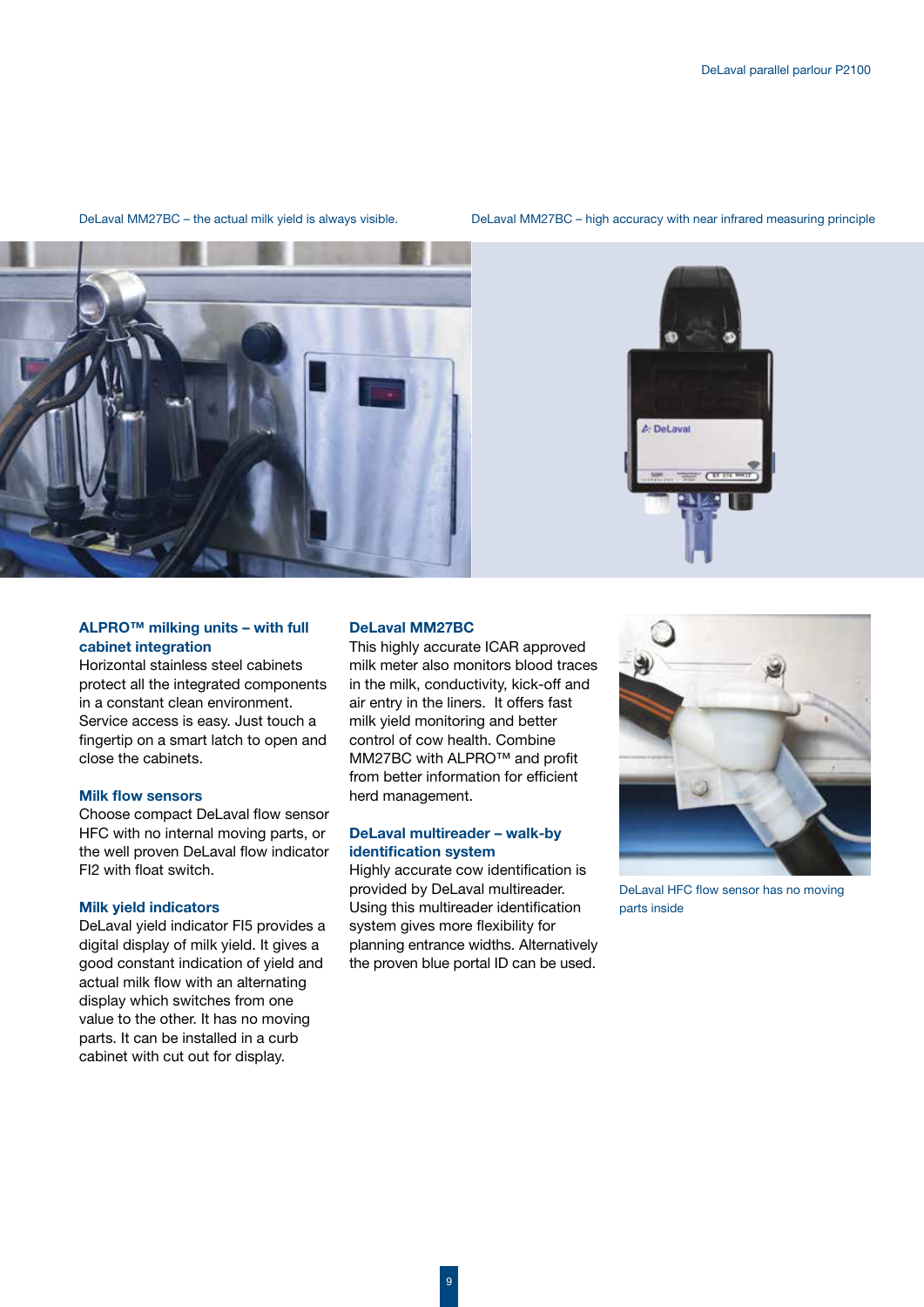# DeLaval P2100 - your parlour can do more

DeLaval P2100 – extra strong components





Deck flush nozzles for a clean working place



The sequence gate has a critical role in cow traffic performance, so it has just been updated to work even better than before.

# Save installation time and costs

DeLaval P2100 is designed for simple, quick installation. The bolted construction means that components are easy to ship, easy to handle on site, and fast and easy to install. This all reduces installation time and costs. There are only a few parts, such as the butt pan, which require welding. The sensible design also allows for future expansion, or for adding components not included in the first installation.

#### Deck flush

Deck flush nozzles squirt jets of water to clean the cow platform. One nozzle per cow stall can be integrated in the vertical part of the pit edge. Cows can't step on the nozzles, and the nozzles are not seen from the pit.

#### **Adjustable floor**

Convenient and easy to operate, this floor system provides maximum comfort and safety for milkers. The non-slip surface of DeLaval adjustable floor is easy to keep clean and because it flexes slightly it is much less tiring for milkers to stand on. The hydraulic version adjusts – at the push of a button – for different milker heights. Of course a fixed floor can be installed if an adjustable floor is not needed

# Extra strong material for extra safety

Extra strong frames and front exit posts provide durability and safety: such as the 3 mm thick metal sheets for butt pan and pit edges. The butt pan is always supplied in stainless steel, while pit edges are available in stainless steel as an option. The steel fittings keep their shape over a long life span.

# Installers like the real pit edge overhang

You'll appreciate it too, as it saves time and costs. It needs no local shuttering, makes it easy to align the pit edge during installation – and adds to the streamlined look of the parlour.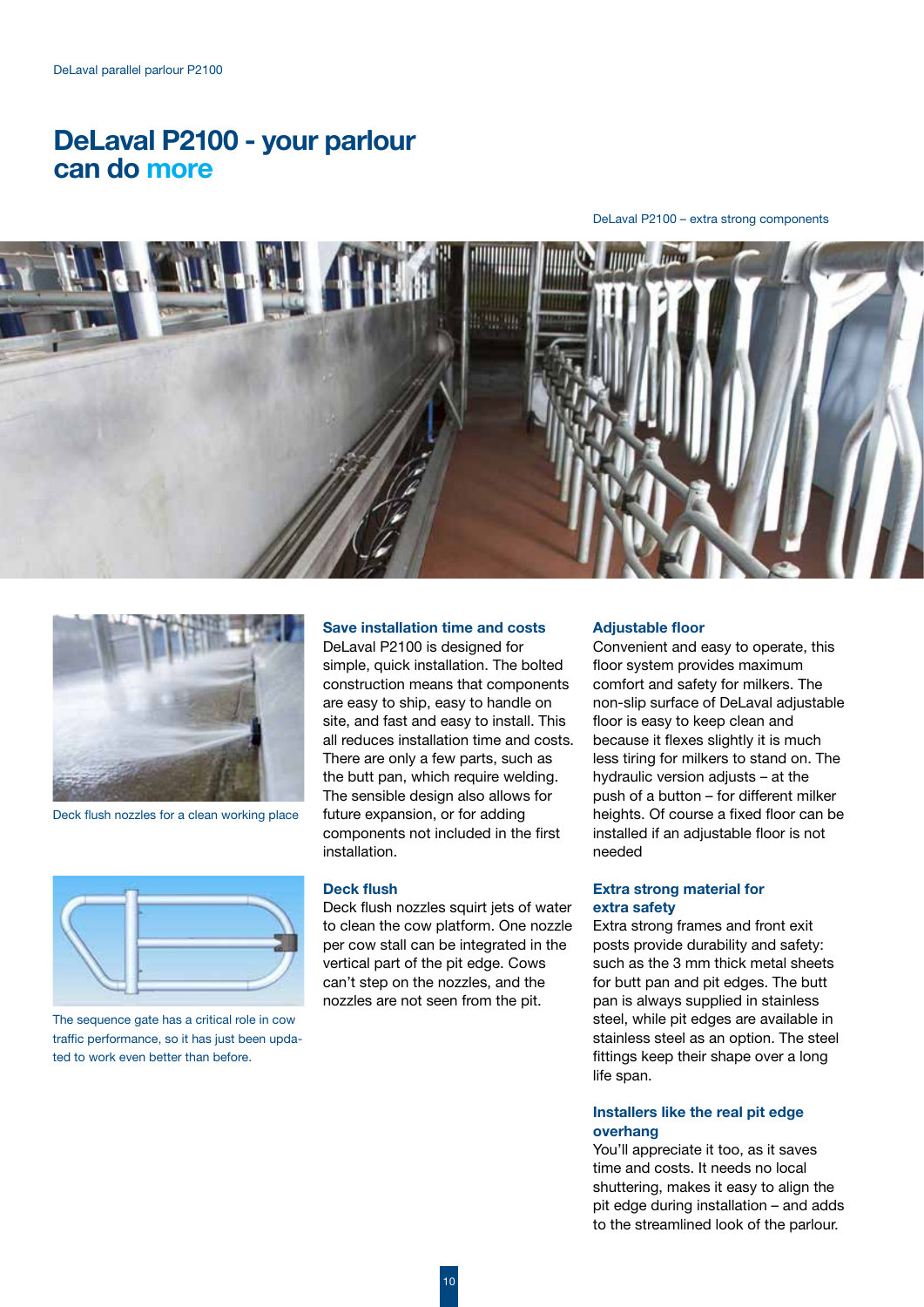#### DeLaval P2100 – bolted construction for fast installation



# Carrier rail

The carrier rail is another option to ease the workload. It makes it possible to keep the pit floor clear, by holding buckets, cans and papers off the floor. Fingertip control is all that is needed to keep supplies close by. After milking, buckets can be pushed to the machine or milk room to dispose of waste and be refilled with teat dips and udder towels.

#### Open pit – Breezeway

With the Breezeway flat floor, milkers walk straight into the parlour – no steps to climb down. This supports faster milking. It allows for the receiver to be placed outside the parlour pit, for less equipment in the parlour, less contact with moisture, and a cleaner working environment.